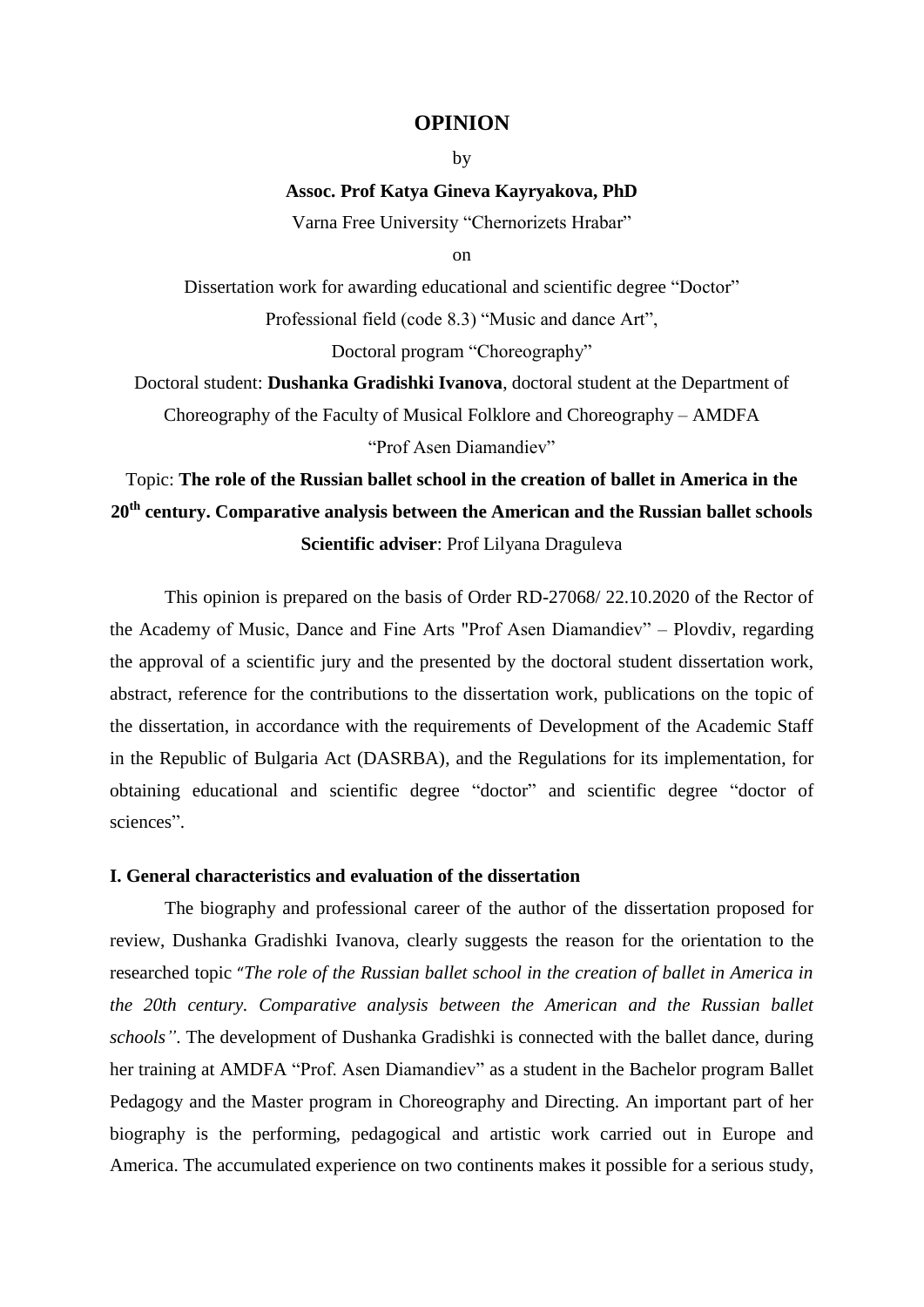which finds its place in the scientific and theoretical basis of modern research trends. The formulated topic of the dissertation is relevant for the current  $21<sup>st</sup>$  century and has a theoretical significance, the verification of which is reflected in the author's direct research in tracing the path of dance and in particular classical ballet, from its inception and development in America, with extremely detailed information about many specialists and their work.

The dissertation consists of 193 pages and includes an introduction, presentation in seven chapters, conclusions and contributions. I would recommend to restructure the presentation and consolidate the text into three individual chapters: The beginning of dance as a form of cultural expression in America in the  $17<sup>th</sup>$  and  $18<sup>th</sup>$  century, the Influence of the Western European ballet, the Russian classical school and its presence in America. This, in turn, would allow for the formation of separate paragraphs with clear conclusions. The list of used literature sources consists of 45 sources, as well as 22 Internet resources.

The **Introduction** substantiates the significance of the problem from the perspective of the concept of dance in the United States as "*a diverse and complex cultural phenomenon constructed from all aspects of yje American history: immigration, settlement, and cultural contacts; development of industry, economy and business; various religious and philosophical views; various manifestations in social life and entertainment*." The lack of indepth research in this area has provoked the author to delve deeper into this serious issue and try to offer answers to questions related to the active work of many European dancers, choreographers and educators in America. It also diligently identifies the object – the "classical dance in America", and the subject – "the role of Western-European and Russian ballet master, dancers and educators in laying the foundations of classical dance in America". The objective specifies the tasks presented in a theoretical aspect.

The **review of the scientific literature** is an in-depth reading of theoretical research conducted mostly in the libraries of Tampa, St. Petersburg, Miami, and the New York Public Library for Performing Arts. The author is provoked by the lack of materials in Bulgarian, Serbian and Macedonian. Here I should note the serious contribution to the study of rich scientific material related to translations from English and presented summaries and conclusions aimed at the main goal, which is the result of purposeful and in-depth work.

The analysis of the published theoretical sources is made by tracing the origin and development in, cultural and historical terms, of dance in America. The theoretical foundations of the development of the classical dance are analysed with an emphasis on the large number of world ballet dancers, their contribution to the development of ballet in Russia and Europe and their influence in the creation of ballet in America. The information situates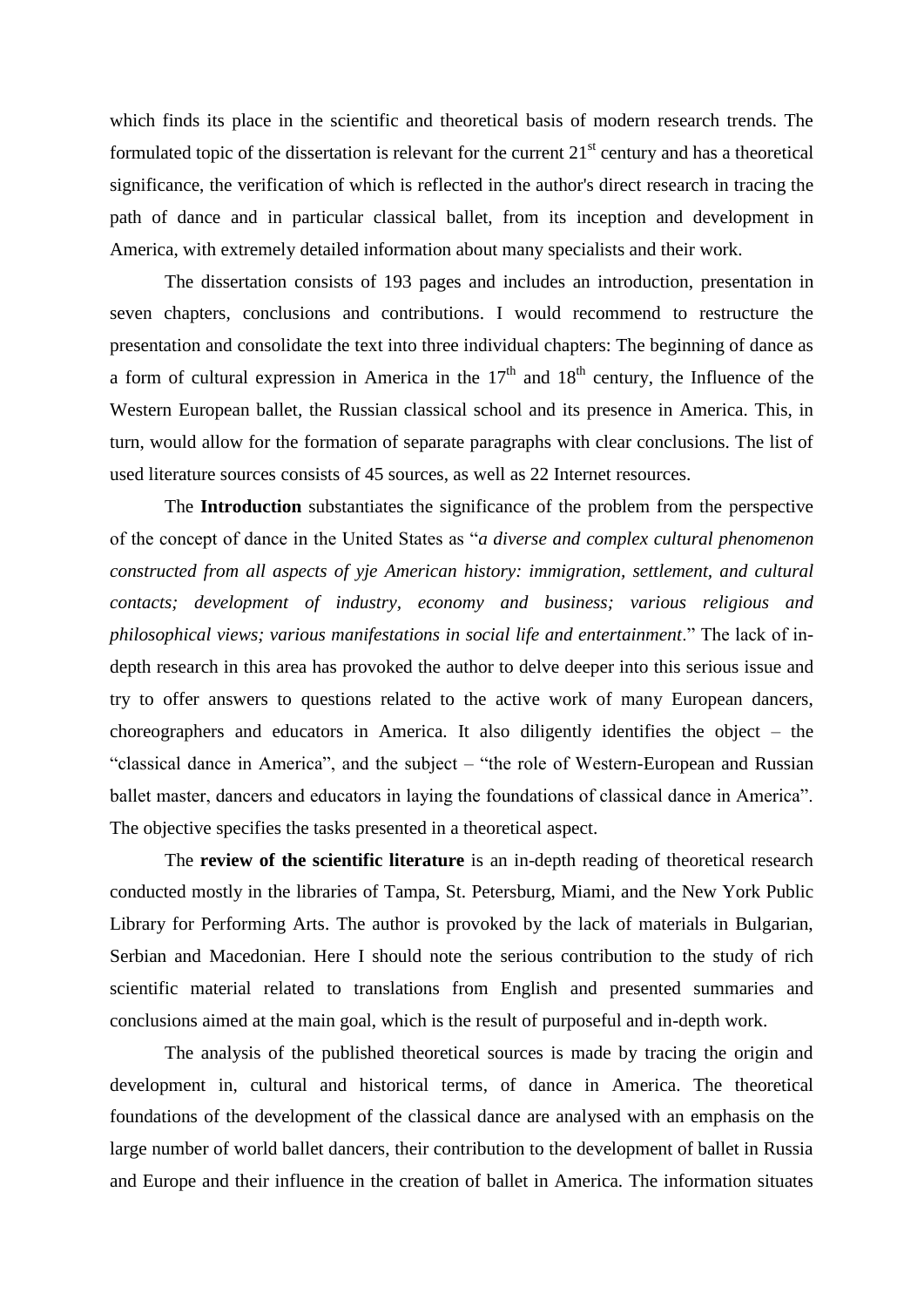the object of the research in works of different authors, whose conclusions are the basis for the research tasks of the present dissertation. The author manages to bring out those useful elements for her research, which lead to the expansion of the knowledge of the beginning, the development of the classical dance in America and the influence of the Russian school.

In the **first chapter**, examining the historical specifics of the birth of the American nation, the doctoral student skilfully seeks the connection between the traditions of the indigenous population and the influence of the new settlers. The review shows the emergence of the European dance art initially in the British-controlled colonies, where along with English folk dances were taught exquisite French dances. The doctoral student concludes that historical circumstances confirm the popularity of the French dances. The **second chapter** focuses on the Italian influence on the dance in America. Deserved attention is paid to each Italian ballet dancer who has made individual contribution to the development of the American dance style. The names of Malvina Cavalazzi – founder of the ballet school at the Metropolitan Opera, the opening of which the author describes as "*a historic moment for American ballet*, and Luigi Albertieri, who is considered the "*last great representative of the Italian ballet school of the nineteenth century in the United States*. The **third chapter** is dedicated to Fanny Elssler's contribution to the popularization of the romantic ballet in America. Her incredible performing influence in various ballet productions inspired the establishment of the first four extremely talented American dancers - Mary Ann Lee, George Washington Smith, Julia Turnbull and Augusta Maywood. The chapter offers detailed information about the career of each of. Aspects of their personal contribution are highlighted: Mary Ann Lee - the first performer of *Giselle's* original version in America, Julia Turnbull – travels to America "*as a soloist and rivals the European stars"*, Augusta Maywood – "*She is the first American to she received the rank of prima ballerina in Europe, and critics compared her to the great romantic ballerinas of the 19th century.*", George Washington Smith – in addition to his unique performing qualities, he also teaches at his own school in Philadelphia.

After a comprehensive review of factors of various nature and in-depth analysis, the doctoral student concludes that in the 19<sup>th</sup> century "*The success of the European dancers*, *although not creating traditions in dance, stimulates the talent of Americans*." **Chapter four** justifies the search for new forms of dance. It examines in detail the career of dancers, each of whom has left their own handwriting and style in their performing practice - Loie Fuller, Maud Allan, Isadora Duncan, Ruth Saint-Denis, Ted Shawn, Martha Graham. The in-depth analysis of their work leads to the conclusion that they "bring a new theatricality and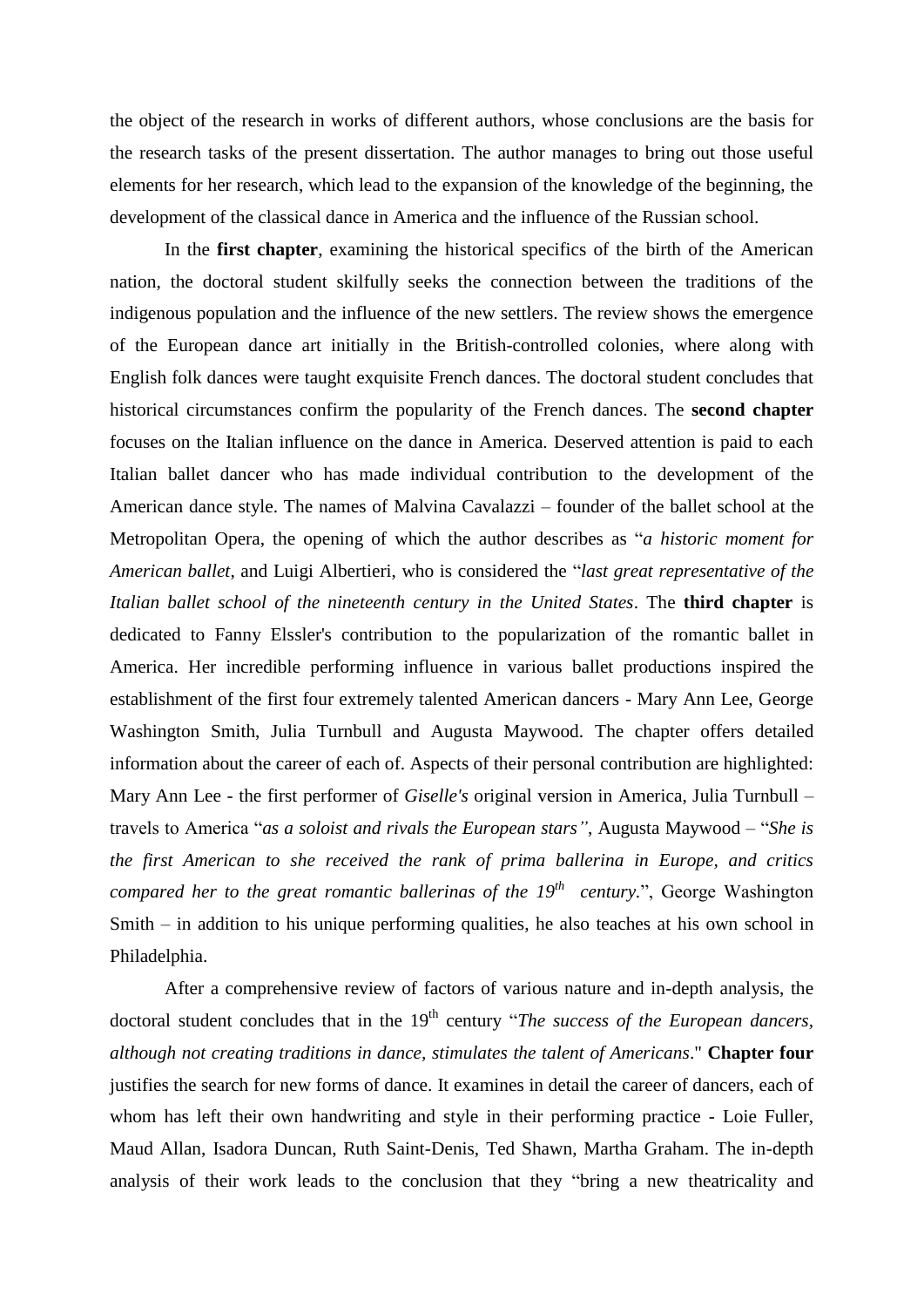abstractness to the dance, relying more on the images than on the plot. *They study the relationship between body and soul, completely abandoning classical ballet forms*." **Chapter five** very precisely introduces us to the essence and issues related to the main topic of the dissertation. It discusses fundamental questions about the origin of ballet in America. Following the contribution of the Russian immigrants in development of a national ballet with an American identity, the doctoral student pays special attention to the work of Anna Pavlova and the choreographer Mikhail Mordkin, emphasizing their personal achievements. "*Pavlova prepares the audience with her endless tours, and Mordkin's work as a teacher in New York builds a whole new generation of American dancers*." The **sixth chapter** focuses on "*The Age of the American Renaissance in the Art of Dance and Its Aesthetic Principles of Abstraction and Expressionism"*. The significant factors influencing the development of dance in America are listed in separate paragraphs. Special attention is paid to "*Diaghilev's reforms as a concept of traditionalism and modernism"*. After reviewing the achievements of Diaghilev's "Ballets Russes", the doctoral student concludes that "*Without Diaghilev, the history of ballet in Europe and America in the twentieth century would be quite different. Under his protection, ballet in America not only prospered, but also gained enormous prestige*". Special attention is paid to the Russian dancer, choreographer, pedagogue and director Mikhail Fokine. The comprehensive study of his life and career emphasizes the importance not only of the choreographic, but also of his educational work, which undoubtedly draw new directions in the development of ballet both in Europe and in America.

**Chapter seven** makes comparative analysis of the Russian and American ballet schools and summarizes the specifics determining their characteristics both in historical and stylistic aspect. Emphasis is placed on the fact that the greatest impetus to American ballet comes from the Russian Ballet. This chapter can also be viewed as a conclusion of the overall presentation in response to the set objectives and the resulting tasks.

Dushanka Gradishki has four publications on the topic of her dissertation. The publications made fully meet the requirements in terms of number and content, for admission to public defense.

The author's abstract consists of 55 pages. It reflects the size of the dissertation correctly and accurately - both the content and the conclusions and scientific contributions.

## **II. Summary of the results and evaluation of the candidate's contributions**

There are real scientific contributions of the dissertation research, which are important for enriching this field of knowledge related to classical dance in America and the influence